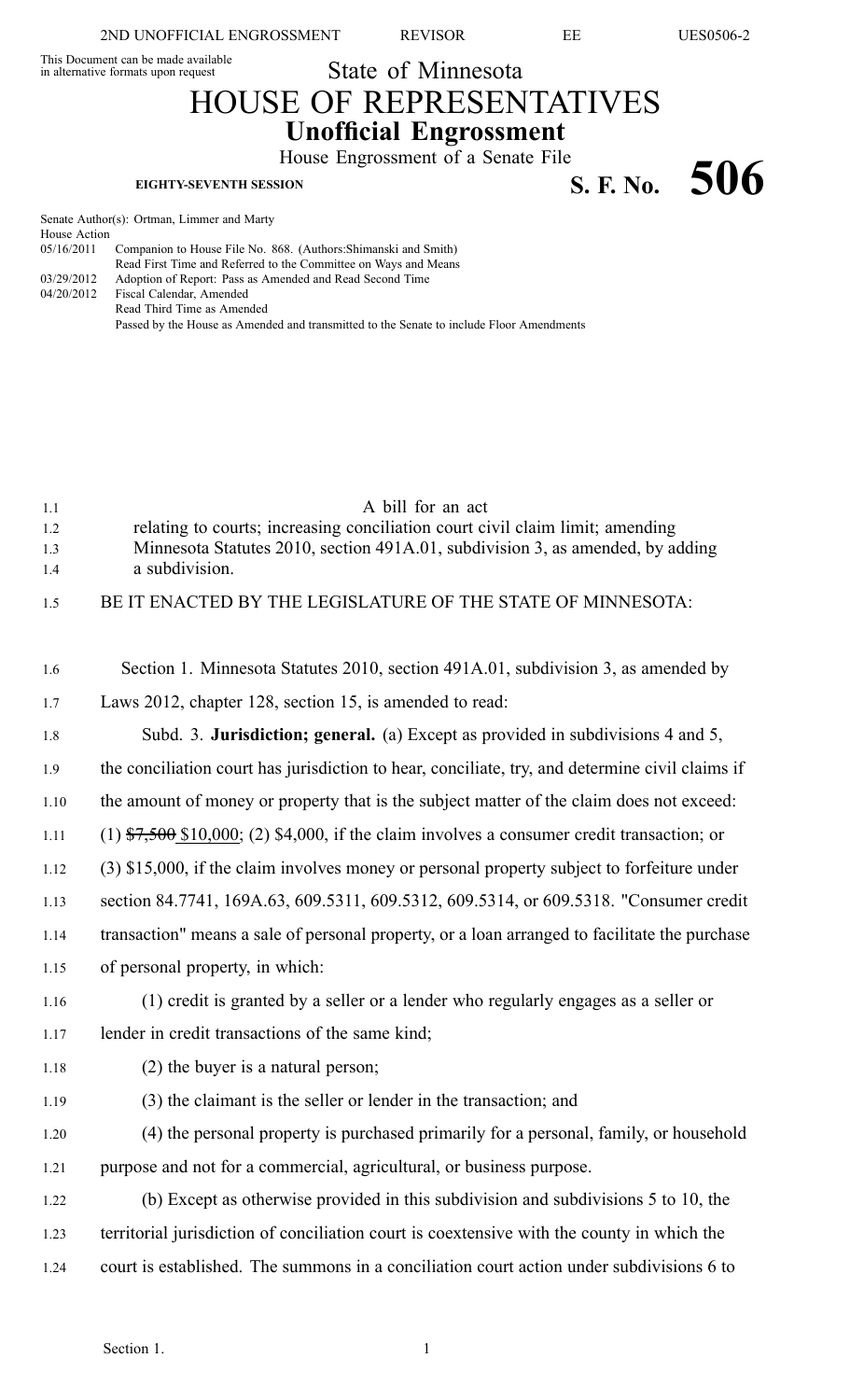2.1 10 may be served anywhere in the state, and the summons in <sup>a</sup> conciliation court action 2.2 under subdivision 7, paragraph (b), may be served outside the state in the manner provided 2.3 by law. The court administrator shall serve the summons in <sup>a</sup> conciliation court action 2.4 by first class mail, excep<sup>t</sup> that if the amount of money or property that is the subject of 2.5 the claim exceeds \$2,500, the summons must be served by the plaintiff by certified mail, 2.6 and service on nonresident defendants must be made in accordance with applicable law 2.7 or rule. Subpoenas to secure the attendance of nonparty witnesses and the production of 2.8 documents at trial may be served anywhere within the state in the manner provided by law. 2.9 When <sup>a</sup> court administrator is required to summon the defendant by certified mail 2.10 under this paragraph, the summons may be made by personal service in the manner 2.11 provided in the Rules of Civil Procedure for personal service of <sup>a</sup> summons of the district

- 2.12 court as an alternative to service by certified mail.
- 2.13 (c) This subdivision expires August 1, 2014.

## 2.14 **EFFECTIVE DATE.** Except for paragraph (c), this section is effective August 1, 2.15 2012, and applies to claims filed on or after that date.

- 2.16 Sec. 2. Minnesota Statutes 2010, section 491A.01, is amended by adding <sup>a</sup> subdivision 2.17 to read:
- 2.18 Subd. 3a. **Jurisdiction; general.** (a) Except as provided in subdivisions 4 and 5, the 2.19 conciliation court has jurisdiction to hear, conciliate, try, and determine civil claims if the
- 2.20 amount of money or property that is the subject matter of the claim does not exceed: (1)
- 2.21 \$15,000; or (2) \$4,000, if the claim involves <sup>a</sup> consumer credit transaction. "Consumer
- 2.22 credit transaction" means <sup>a</sup> sale of personal property, or <sup>a</sup> loan arranged to facilitate the
- 2.23 purchase of personal property, in which:
- 2.24 (1) credit is granted by <sup>a</sup> seller or <sup>a</sup> lender who regularly engages as <sup>a</sup> seller or
- 2.25 lender in credit transactions of the same kind;
- 2.26 (2) the buyer is <sup>a</sup> natural person;
- 2.27 (3) the claimant is the seller or lender in the transaction; and
- 2.28 (4) the personal property is purchased primarily for <sup>a</sup> personal, family, or household 2.29 purpose and not for <sup>a</sup> commercial, agricultural, or business purpose.
- 2.30 (b) Except as otherwise provided in this subdivision and subdivisions 5 to 10, the
- 2.31 territorial jurisdiction of conciliation court is coextensive with the county in which the
- 2.32 court is established. The summons in <sup>a</sup> conciliation court action under subdivisions 6 to
- 2.33 10 may be served anywhere in the state, and the summons in <sup>a</sup> conciliation court action
- 2.34 under subdivision 7, paragraph (b), may be served outside the state in the manner provided
- 2.35 by law. The court administrator shall serve the summons in <sup>a</sup> conciliation court action